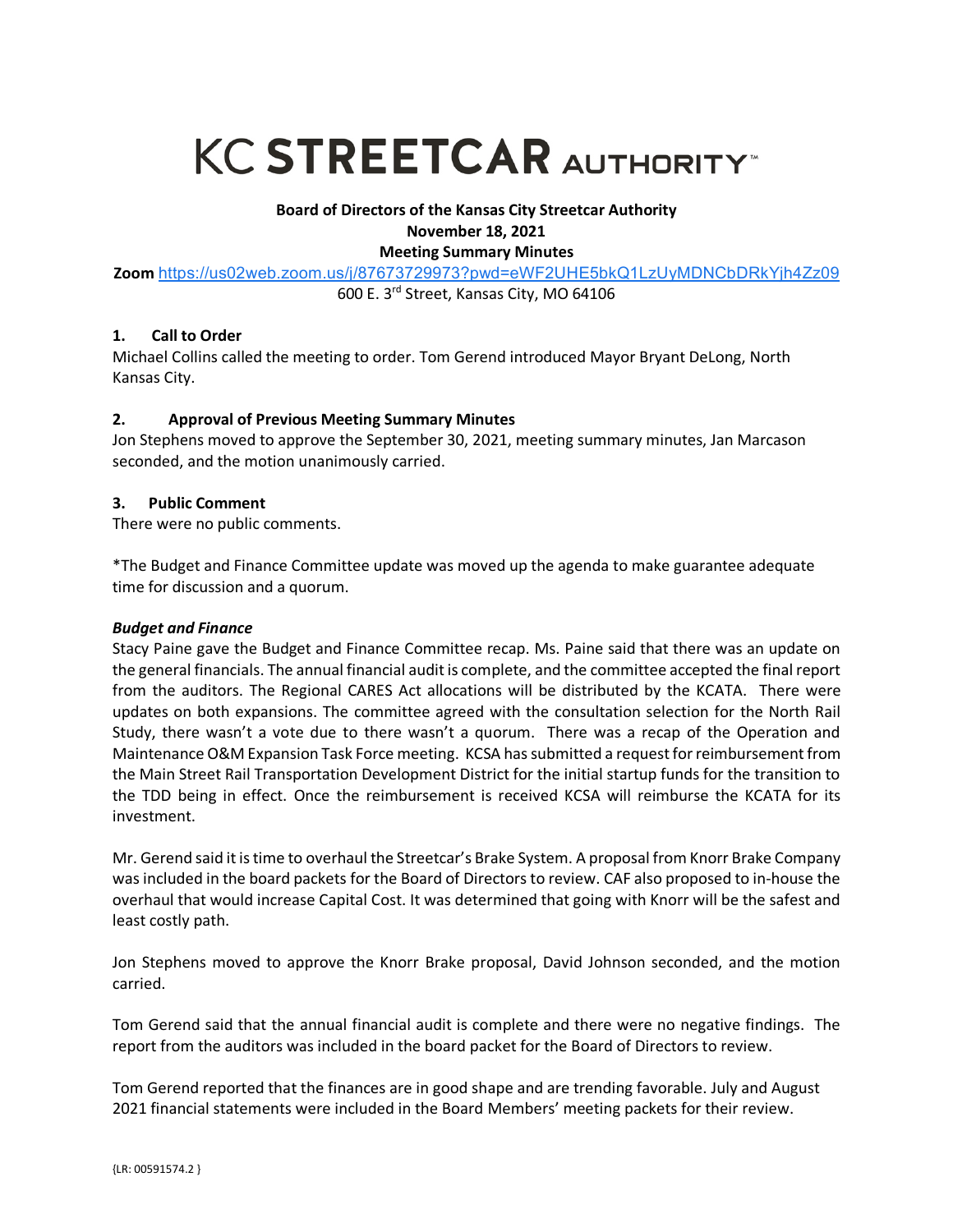Stacey Paine moved to accept both financial reports and the Annual Financial Audit, John Stephens seconded, and the motion carried.

#### **4. Streetcar Expansion Updates**

**a.** Main Street Extension – Jason Waldon gave an update of the extension activities. The upgrades on Main are on schedule and plan to be worked on through August 2022. The team is still in complex negotiation with the CMAR team on a Guaranteed Max Price (GMP) and he anticipates negotiations to be completed by the end of November. The early work packages for the Trolley Track Trail work have been delayed and a new date is to be determined. Negotiations for the 38<sup>th</sup> and Main Maintenance of Way Station are complete. Donna Mandelbaum added that public engagement is continuing. The next Rail Work Track Talk will be held at Ragazza on November 30<sup>th</sup>.

**b.** East/West High-Capacity Transit Study – Tom Gerend said the Request for Proposals was issued on November 30. The deadline for proposals is December 20, the study will have a 12-month timeline and the contract will be held by the KCATA. Other partners for the study are: Unified Government/Kansas City, Kansas, University of Kansas Medical Center, Jackson County, City of Kansas City, Missouri. Russ Johnson asked to revisit the funding structure: (KCSA Board Authorized- Up to \$75k) KCSA- \$60k, UG-\$50k, KCATA- \$70k, KU Med Center-\$60k. Lauren Krutty added the scope will include evaluation of multiple modes and tie to the Main Street line. Michael Collins asked how we will create a stakeholder partnership, Ms. Krutty said the Advisory Committee will be created after the contractor is selected.

**c.** North Rail Study- Lauren Krutty said three proposals were received and Kimley Horn was selected, she anticipates a Notice to Proceed (NTP) to be issued in early December. The study will have a 9-month timeline. Jon Copaken moved to approve the consultation selection and authorize the Executive Director to enter into related contract with selected firm, Matt Staub seconded, and the motion carried.

**d.** Riverfront Extension- Tom Gerend reported that the Riverfront Extension team is working on a grant agreement with the FTA and KCATA. They anticipate a near term Notice to Proceed on non-design related aspects of HDR's Scope. Mr. Gerend talked about the recent Riverfront development news. He discussed the Existing BUILD project and extending the terminus to an alternate mid-river location and later to the KC Current Stadium.

**e.** O&M Task Force Context- Mr. Gerend gave a recap of the O & M Task Force meeting, held on November 10th. They reviewed alternatives for Operation and Maintenance ramp up and to advance a recommendation to the KCSA Board of Directors by the January 27<sup>th</sup> Board Meeting. Members are Michael Collins (KCSA Board Chair), Stacey Paine (KCSA Budget and Finance Chair), David Johnson (KCSA Operations Chair), Russ Johnson (KCSA Board member), Jan Marcason (Main Street Rail TDD), Tammy Queen (Main Street Rail TDD Ex. Director), Michael Shaw (KCMO Public Works), Jason Waldron (KCMO Main Street PM), Dick Jarrold (KCATA).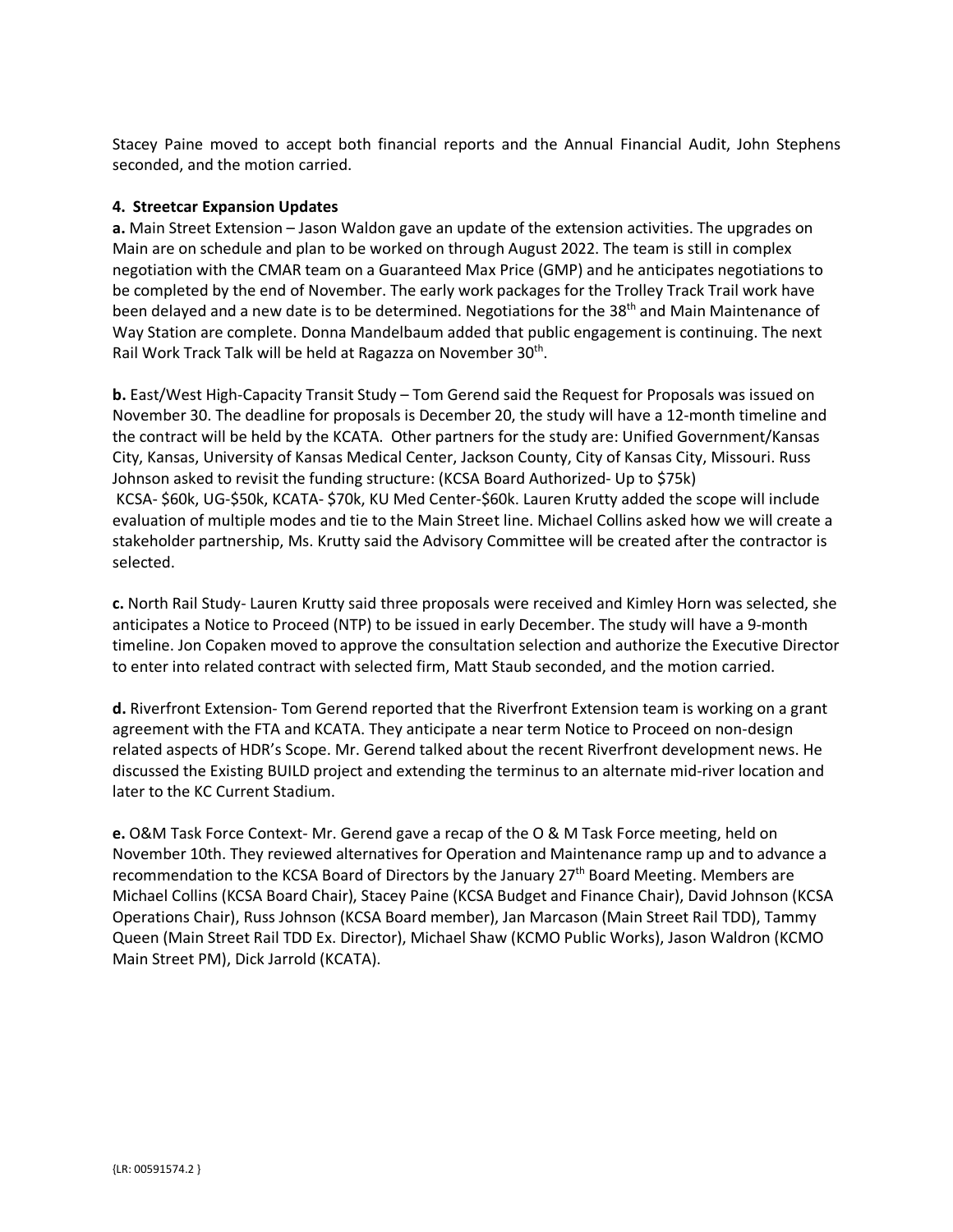

**f.** National Infrastructure Investments and Jobs Act- Mr. Gerend updated the Board on Infrastructure Investment and Jobs Act and what it will include and how it will affect public transit and our region.

## *5. Committee Reports*

#### *Operations Committee*

Lauren Krutty gave a recap of the Operations Committee meeting. TSA extended mask guidelines to January 2022. Mask Compliance has been good. The team will continue with the COVID-19 mitigations that are in place.

Ms. Krutty said that ridership is recovering at 50% of where we were in 2019, prior to the pandemic. Trends show that our ridership is up in the last hour of service and on weekends. The plan is to extend service hours in March 2022. Track slab repairs work has closed out for 2021. The repair program started in August and, depending on weather, was performed on Sunday -Thursday evenings after service. There were nearly 200 repairs. She shared pictures of the track slab construction and the tactile replacement.

Major Gates reported that KCPD and KCSA are working on being proactive on the parking issues. On the weekend there are dedicated Streetcar parking control officers. Maj. Gates said he is looking forward to the coordination meeting to discuss towing options. He fully supports Streetcar Representatives ordering a tow for cars that foul the alignment. Ms. Krutty added that an Employee Safety Committee has been instituted, it is an open forum for Operations and Maintenance Staff to highlight safety concerns, A paid parking "trial" will start in the City Market during Merry Market. There will continue to be ongoing safety coordination among KC Streetcar, CID, KCPD, Union Station and others.

#### *Marketing Committee*

Donna Mandelbaum reported on the Marketing Committee meeting. Art in the Loop had a closing reception on November 4, 2021, to cap a successful season. She thanked the Board for their support of the program. Jon Stephens complimented staff on execution of the Art in the Loop program. The "We Want the Cup" World Cup supporters, wrapped a KC Streetcar and held an event with the Streetcar as the backdrop at Unions Station. The Main Street Construction Bus Tour with the KCSA and KCATA combined Boards of Directors was successful.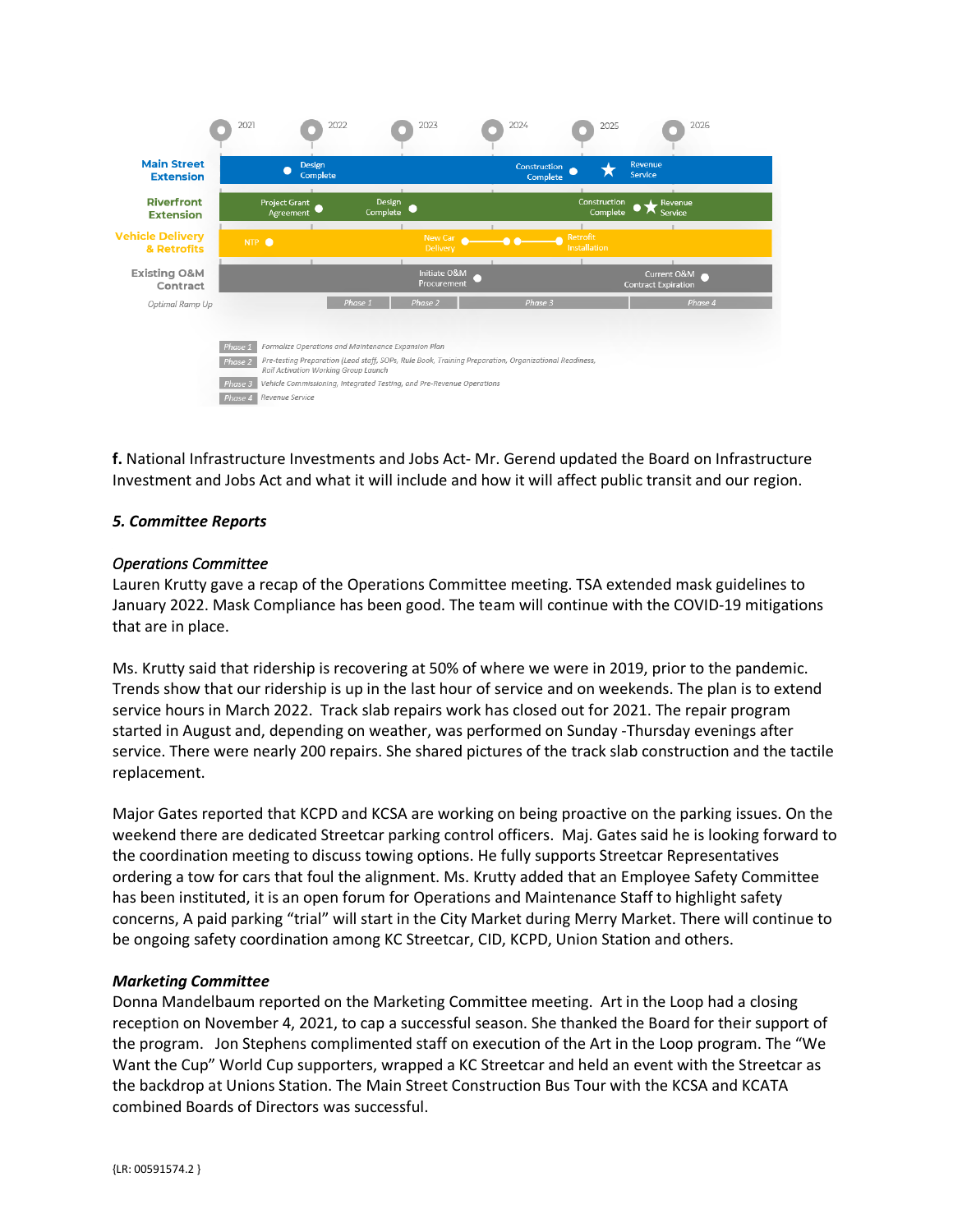Ms. Mandelbaum reported on the Regional TV & Radio Media hits from 9/28-11/17/2021 Stories were, East-West Transit Study, World Cup Streetcar, KCMO mask changes, Infrastructure Bill & KC Transit, and Track Talk + Main Street Extension.



New sponsors: World Cup Bid Committee, KC Current and Church of Jesus Christ of LDS.

The marketing committee completed new sponsorship guidelines to include rate structures for a traditional streetcar vehicle sponsorship and community wraps. Future committee work to include streetcar station stop pricing structure and material usage.

# **7. Executive Director's report**

Tom Gerend reminded the Board that the KC Streetcar holiday party will be December 3 at 6pm.

## **8. Closed Meeting**

There was no closed meeting

**11.** The next meeting will be held on Thursday, January 27, 2022 via Zoom conferencing.

The meeting was adjourned.